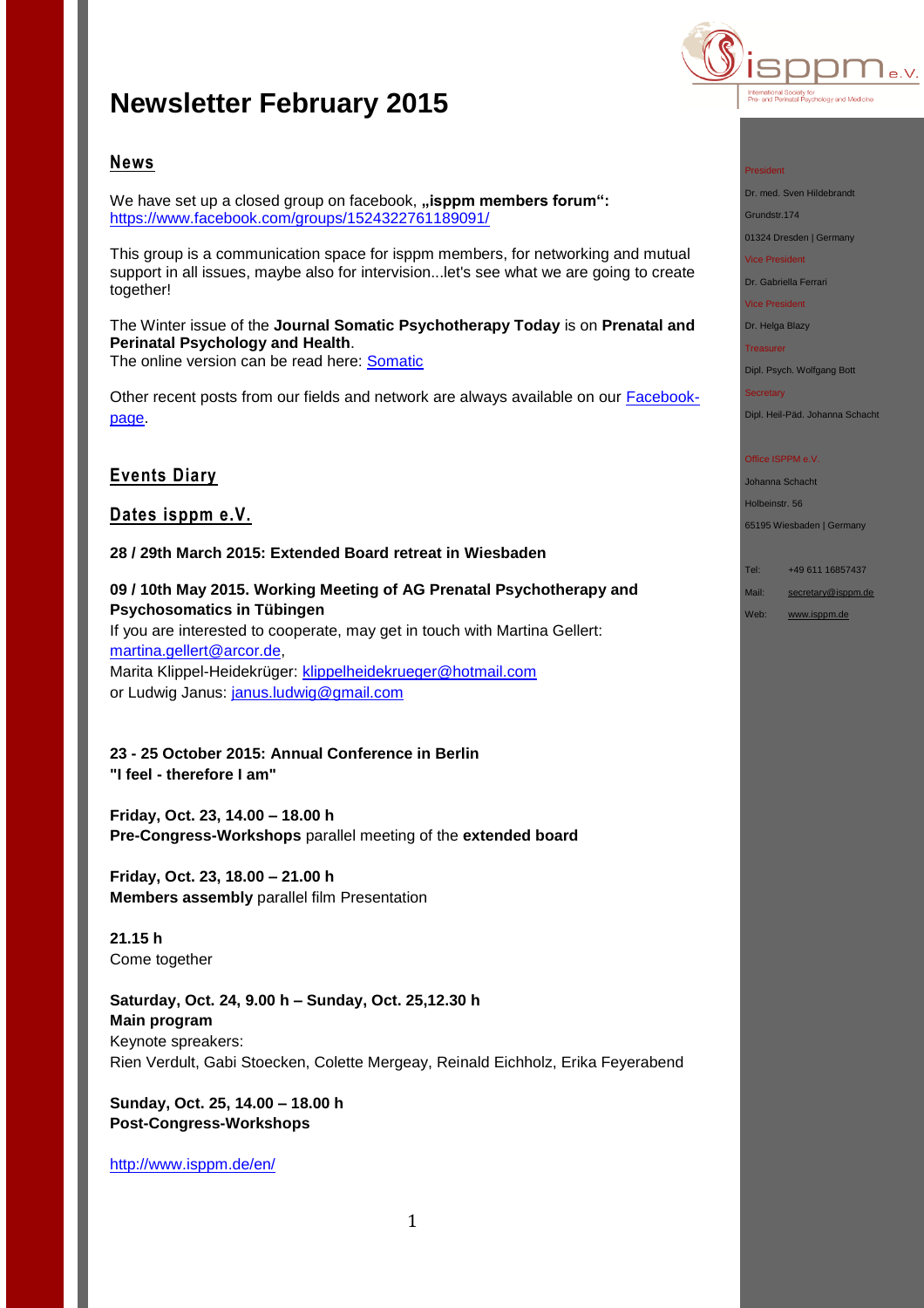# **Newsletter February 2015**

**10 to 12 June 2016: Bonding Analysis Conference in Cologne** Contact: Helga Blazy [nc-blazyhe@netcologne.de](mailto:nc-blazyhe@netcologne.de)

## **Dates Conferences and Congresses**

**May 8 – 10, 2015** 10. Fachtagung für Primäre Prävention und Körperpsychotherapie **Frühe Prägungen** Eltern – Säugling – (Körper-)Psychotherapie im Dialog Oldenburg, Germany Information and registration: ZePP, [http://www.zepp-bremen.de,](http://www.zepp-bremen.de/) e-mail: [kontakt@zepp-bremen.de](mailto:kontakt@zepp-bremen.de)

**May 15 – 16, 2015** SERBIAN GOVERNMENT, MINISTRY OF EDUCATION, SCIENCE AND TECHNOLOGICAL DEVELOPMENT Institute for Experimental Phonetics and Speech Pathology, Belgrade, Serbia In cooperation with ISPPM **1st International Congress on Psychic Trauma: Prenatal, Perinatal & Postnatal Aspects (PTPPPA 2015)** Belgrade, Serbia <http://www.iefpg.org.rs/konferencije.html>

**May 21 – 23, 2015** 2nd European Congress on Intrapartum Care Porto, Portugal [http://www.ecic2015.org](http://www.ecic2015.org/)

**December 3 - 6, 2015** APPPAH's 19th International Congress **Birth and Society: How Birth Impacts Society and how Society Impacts Birth.** Keynote Speakers: Thomas Verny, MD, DPsych., DHL, FRCPC, FAPA, Barbara Findeisen, Dr. Jaak Panksepp, Dr. Gerlinde A. S. Metz, Robbie E. Davis-Floyd, PhD, Michael Mendizza**,** Karen Strange, CPM, Jeanne Ohm, D.C., and Peter Prontzos, PhD [Registration here](http://r20.rs6.net/tn.jsp?f=001ow1wkvozei_88VPX53sV2VFa_ZuxEIVEKa01uLsN1mbdQzyyQdhs_FXedW1fhcbR0cAnBWKAa58XC3PwfiugTa1u-MPUS6Vonsz2fJNfQoB35pjIsF_7lD1CN_qw8TKu7v5JAd5plpwt_sJH1Yde9EazKKjwqyMJ21kbRBK73s3eVNH4L1EyhKr9FAjjkUSl1fgyAKzNeZsbRxoBWUe7j8en6Y0oQ_VI&c=LWshyrIfwgT0SZxQf9pomHGUyyn_Wvxtp2RWpyiRrhc-6I_2N51Iww==&ch=fzqAY8gzqrfAbvVlvh6O_uf6Y0uhLqpZVtR_fAmpQsLRiSXUV-TJkQ==)

**January, 2016 Human Rights in Childbirth: India Conference** Bangalore, India [humanrightsinchildbirth.com/india-conference/](http://humanrightsinchildbirth.com/india-conference/)

**January 14-17, 2016 The World Congress on Recurrent Pregnancy Loss (WCRPL 2016)** Cannes, France [www.wcrpl.com](http://www.wcrpl.com/)



#### President

Dr. med. Sven Hildebrandt

Grundstr.174

01324 Dresden | Germany

Vice President

Dr. Gabriella Ferrari

Vice President

### Dr. Helga Blazy

**Treasurer** 

Dipl. Psych. Wolfgang Bott

Dipl. Heil-Päd. Johanna Schacht

#### Office ISPPM e.V.

Johanna Schacht Holbeinstr. 56 65195 Wiesbaden | Germany

Tel: +49 611 16857437 Mail: [secretary@isppm.de](mailto:secretary@isppm.de) Web: [www.isppm.de](http://www.isppm.de/)